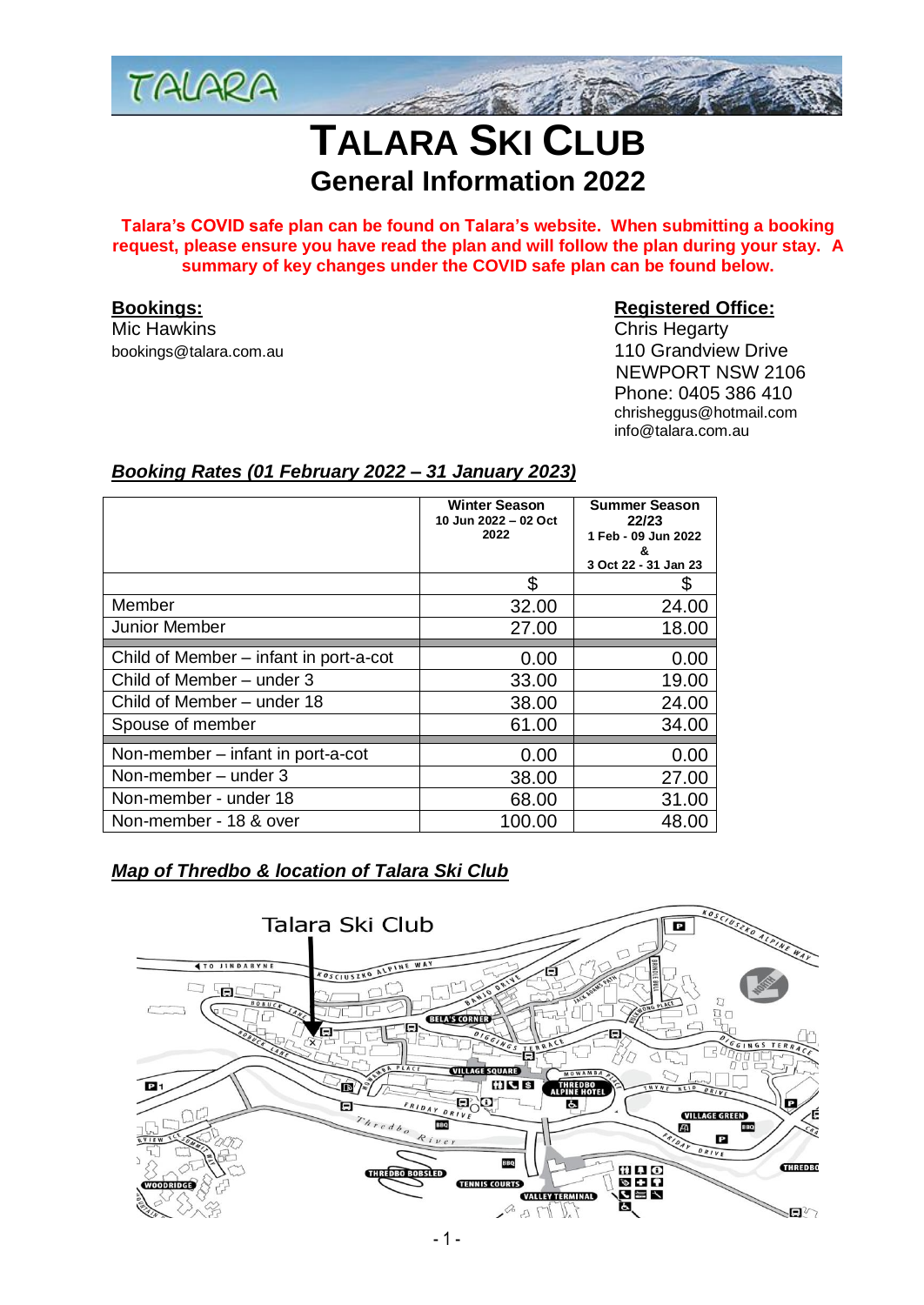Talara's COVID safe plan can be found on Talara's [website](https://talara.com.au/?page_id=2265) and when submitting a booking request, **please ensure you have read the plan and will follow the plan during your stay**.

Across this Covid affected period we have made a number of changes that will remain in place. The changes are summarised as follows.

- The Lodge capacity has been reduced, allowing for a maximum capacity of 20 quests. Room 8 is not available for bookings.
- Only members of the same family / household can stay in the same room.
- You MUST stay in the room you have been allocated. You may not move to another room even if it is empty during your stay.
- There will be a \$50 per room cleaning surcharge for all bookings, regardless of the length of the booking.
- All communal areas, bathrooms and occupied rooms will be cleaned weekly by our contract cleaners. As prior to Covid we do ask that members and their guests also clean as they go in communal areas. This includes both vacuuming the floors and cleaning the kitchen and other living spaces when required.
- Bedrooms will be professionally cleaned by external contractors after all stays on a weekly basis, however the Club does ask for members to ensure their bedrooms are not left in a state of disarray when they depart. The cleaners come in to clean and disinfect rooms, the Club would prefer to pay them for cleaning and disinfecting rooms not having to also take on the burden on removing rubbish from bedrooms.
- In most circumstances, **the maximum booking is 6 nights** as there will be a cleaning day / void day in all bookings. This will typically be on a Friday.
- There is a **3-night minimum stay**. You may stay for a shorter period; however, you must pay for a minimum of 3 nights.
- If you wish to book for the **winter season**, bookings can be submitted from 1 February 2022 as usual.
- Booking windows and the amended booking priority is summarised as follows.
- In the winter season, the majority of bookings will commence on a **Saturday** with departure on the following Friday, allowing for a **maximum 6-night stay. Priority will be given to 6-night bookings initially.**

| <b>Season</b>     | <b>Minimum Stay / Booking Priority:</b>                                |  |
|-------------------|------------------------------------------------------------------------|--|
| Summer            | 3 night minimum                                                        |  |
| April & May 2022  | The lodge will be closed for renovations                               |  |
| June long weekend | Booking windows:                                                       |  |
|                   | Members can submit bookings on 1 February 2022.                        |  |
|                   | 3 night stay - Friday 10 June - Sunday 12 June                         |  |
| Winter (post June | Booking windows:                                                       |  |
| long weekend)     | Members can submit bookings on 1 February 2022.                        |  |
|                   | 6 night stay - arrive Saturday; depart Friday<br>1.                    |  |
|                   | 3-night weekend - arrive Saturday; depart Monday<br>2.                 |  |
|                   | Rooms that have not been previously occupied can be filled after<br>3. |  |
|                   | the initial round of offerings.                                        |  |

- **You will need to bring your own pillows and blankets, salt & pepper, glad wrap etc. ALL COMMUNAL ITEMS HAVE BEEN REMOVED. Mattress protectors are provided.**
- Guests need to adhere to all room capacity limits. Hand sanitizer, cleaning instructions and other information will be provided throughout the Lodge.
- Guests are required to assist with reqular daily cleaning and social distancing. Including:
	- Cleaning of bathroom and toilet surfaces,
		- Handrails,
		- Doorknobs, and
		- Other high touch surfaces.
		- Refilling of hand sanitisers.
		- Notifying the Bookings Manager if any items need to be restocked.
		- Ensuring that cleanliness and social distancing is being maintained.
- **The kitchen will have a 4-person limit and therefore members and their quests are encouraged to limit the preparation of food**.
	- $\circ$  It is recommended that guests bring pre-prepared meals that require limited assembly and re-heating. Guests should try to limit their time in the kitchen to 30 minutes.
	- $\circ$  All dishes need to be cleaned through the dishwasher no hand washing.
- Guests in rooms 1 & 7 should **only** use their own bathroom.
- All other quests are to use the male / female bathrooms as usual.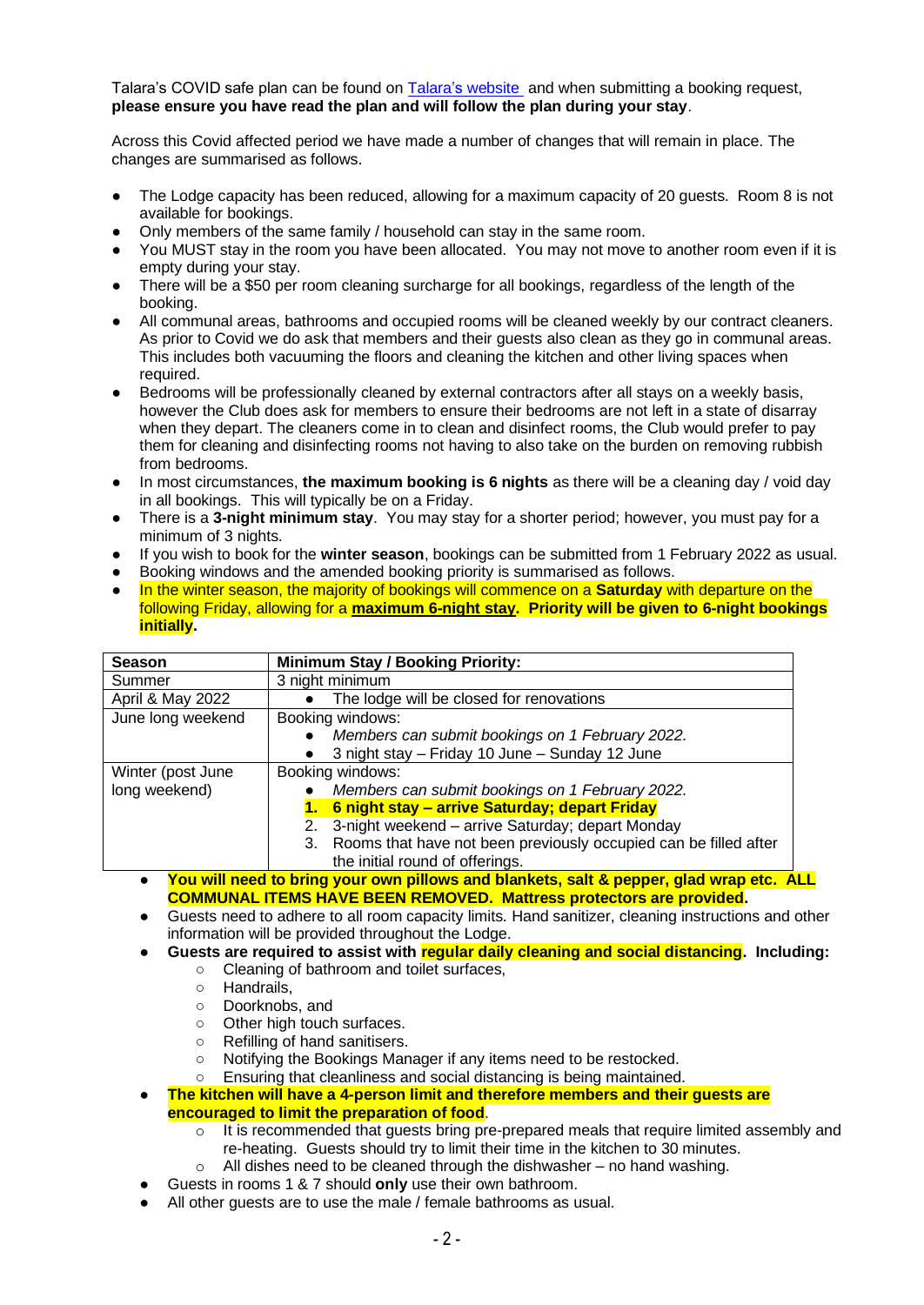- The Lodge Captain can expel any guest from the lodge who is not following the Talara COVID Safe Plan.
- All members and guests must sign the waiver at the time of booking that forms part of Talara's COVID safe plan.
- All members must register with the Service NSW app on arrival.

We thank everyone for helping to ensure that we can maintain a COVID Safe environment for all members and guests of Talara.

### *Booking Regulations*

#### *NB some of the information below may have been superseded by the amended COVID arrangements above.*

- *1. Booking enquiries may be made at any time via email at bookings@talara.com.au. Any commentary by the Booking Manager about availability is indicative only and no booking is confirmed until a booking form is completed, booking is confirmed by the Bookings Manager and payment is made.*
- *2. Accommodation booking forms, whether for members and/or non-members, must be completed and sent to the Bookings Manager). Booking forms will not be accepted unless all the details required on the form are supplied.*
- *3. The Bookings Manager will confirm a booking as accepted before payment is to be made. The full booking charge must then be paid to confirm a booking.*
- *4. There can only be one payment per booking form. Payments cannot be split between guests on the same booking form.*
- *5. All payments must use the reference number supplied with the booking confirmation*

#### *Winter Season Bookings*

- *6. Bookings for the winter ski season (from Thredbo opening weekend until closing weekend) can be submitted from 1 February using a Bookings Form to indicate preferred booking. After 1 March, the Bookings Manager will contact each applicant and confirm which bookings can be accepted and ask for completed/adjusted booking forms and payment. Revised forms and payment must be submitted within 10 days of notification by the Bookings Manager, otherwise they will lapse.*
- *7. Outside of this process, if a booking for the winter ski season is made after 1 March and the Bookings Manager confirms it is available, the booking will be held for 10 days pending a completed Booking Form and full payment, otherwise it will lapse.*

#### *Summer and Other Bookings*

- *8. Bookings for the peak of summer (1 December - 31 January) will be accepted during the year but will not be confirmed until 1 October of the same year. After 1 October, the Bookings Manager will contact each applicant and confirm which bookings can be accepted and ask for completed/revised booking forms and payment. Forms and payment must be submitted within 10 days of notification by the Bookings Manager, otherwise they will lapse.*
- *9. Bookings for all other periods of the year can be made at any time, and if the Bookings Manager confirms it is available, the booking will be held for 10 days pending a completed Booking Form and full payment, otherwise it will lapse.*

#### *Booking Priority*

- *10. Subject to sections 4-7 above, accommodation will be allocated in the following order:*
	- *1. Member 6-night bookings arriving Saturday, departing Friday*
	- *2. Member 3-night long weekend bookings arriving Saturday, departing Monday*
	- *3. Family of member/non-member sharing room with member(s)*
	- *4. Non-member 6-night bookings*
	- *5. Other non-members*

# *Cancellations*

*11. All cancellations incur a \$10 booking fee. If cancellations are made more than 28 days before the booked date, a \$10 booking fee will be retained, and the remainder of fee will be refunded. If cancellations are made in the period 14-28 days before the booked date, a \$10 booking fee will be retained, and half of the remainder will be refunded. If cancellations are made in the period 1-14 days before the booked date, the total amount is retained by the Club.*

#### *Covid-19 Cancellations*

*12. Covid-19: If you are unable to travel due to stay at home orders or you are unable to meet the requirements as stipulated in Talara's COVID-19 Declaration by Members /Guests or Talara's COVID-19 Waiver of Liability by Members/Guests, the club will look to refund.*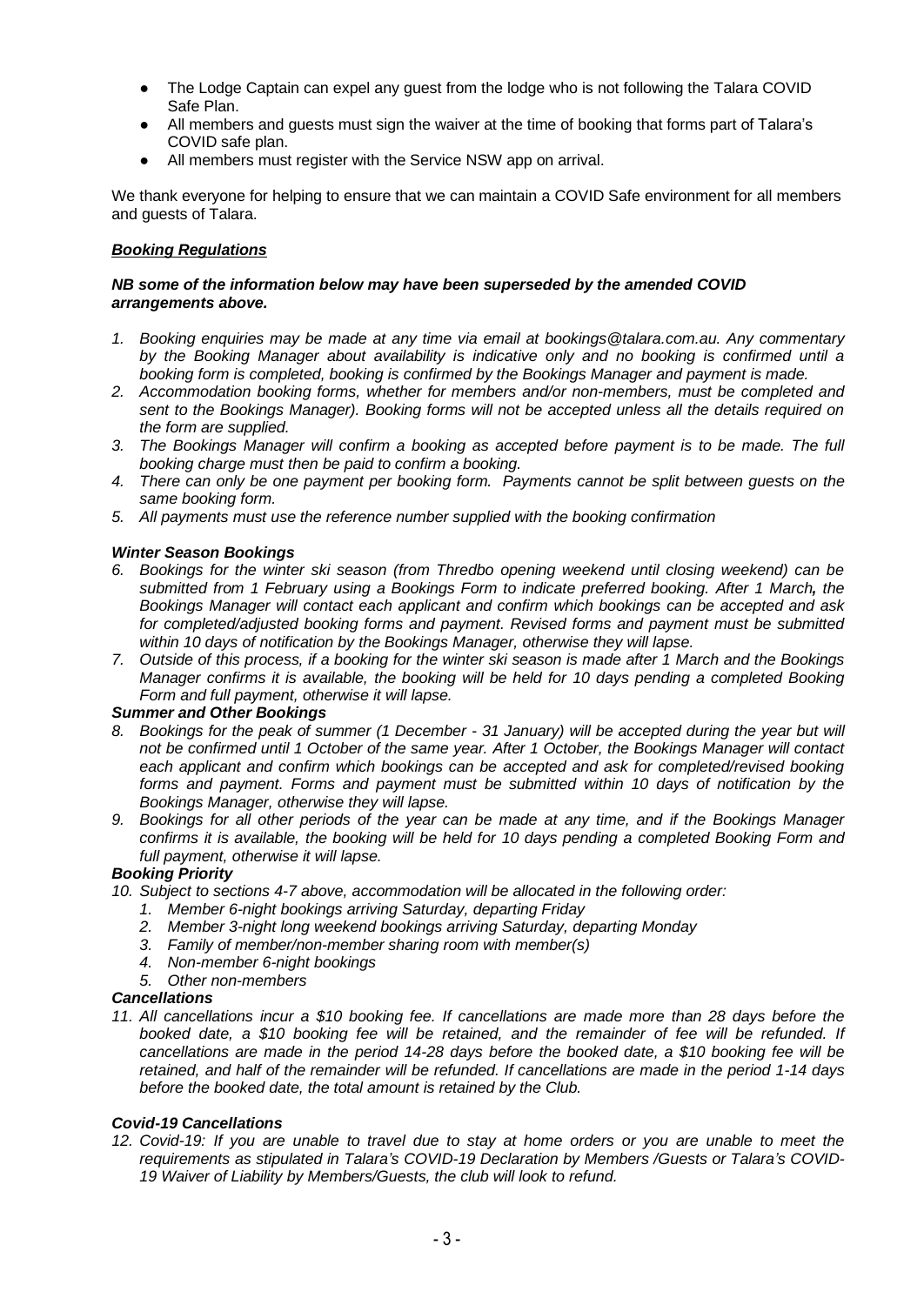#### *Work Party Credits*

*13. Work party credits may be used to pay for lodge accommodation throughout the year and may be used to pay for the accommodation of any other persons accompanying the member to the lodge.* 

#### *Other Regulations*

- *14. Children booked using the "under 3" prices, must stay in the same room as the adult/s and use existing bedding. Children booked using the "infant in port-a-cot" FOC pricing, must stay in the same room as the paying adult/s and parents to provide port-a-cot. The club does not provide cots.*
- *15. Directors reserve the right to refuse bookings from any person.*
- *16. There must be at least 1 member staying at the lodge at any time, except in circumstances approved by the Directors.*
- *17. Non-members seeking lodge accommodation must be referred by a member and initial enquiries must be made by that member. Non-member groups of 6 or more people must be accompanied by the referring member, except in circumstances approved by the Directors.*
- *18. Members are responsible for the non-members they refer to the lodge or recommend for lodge accommodation. The referring member is liable in case of failure of the non-member to make the required accommodation payments to the Club, or in the case of damage caused by the non-member to Talara Ski Club.*
- *19. The Club shall not be liable or responsible for any loss, damage or injury whatsoever to any person or the property of any person occurring upon, within or adjacent to any of the property and facilities of the Club and whether or not caused by or arising from any acts, default, negligence or misconduct of the Club, its servants and agents and each of them. These conditions are to be read subject to the warranties, which are implied by the Trade Practices Act 1974 (as amended) ("The Act") into contracts for the supply of services. These conditions do not exclude any right or remedy, which a person may have under the Act.*

#### *Lodge Rules*

- *1. Smoking is not permitted in the lodge.*
- *2. No ski boots or dirty/outside shoes are to be worn inside the lodge; they should be removed in the ski-room. Acceptable shoe wear inside the club would be inside shoes/ slippers / Ugg boot style.*
- *3. Bedrooms must be vacated, and pantry shelf cleaned by 10AM on the day of departure.*
- *4. No animals may be taken to the lodge. Enforced by the NPWS.*
- *5. Cleaning:*

*Even with Covid cleans occurring by a 3rd party operator across 2022, the Club asks occupants to clean their rooms prior to departure. If in the family rooms of 1 & 7 you are also responsible for cleaning the bathrooms.*

*Bins should be emptied, floors cleared of all rubbish and given a quick vacuum if there is excessive mess, crumbs/fluff, cupboards cleared, shelves cleared.*

*All excess food should be removed from the refrigerators and freezers, and from pantry shelves. These pantry shelves should also be cleaned.*

*Members and guests should assist in maintaining the communal areas in a tidy condition. This also includes vacuuming common areas when required plus additional COVID cleaning rules explained on page 3 and outlined in the COVID plan.*

*Members and guests are responsible for maintaining the kitchen in a clean condition including the floors and for completing their own washing up (using the communal dishwashers) after using kitchen facilities. NO HAND WASHING PLEASE.*

*Members and guests are expected to be always considerate of other guests.*

*During quiet times in winter and across the whole of the summer season, guests will be expected to maintain ongoing cleanliness of the communal bathrooms and communal areas of the lodge themselves, as the cleaner only comes once a week. On making your booking, the Bookings Manager will advise if this is necessary.*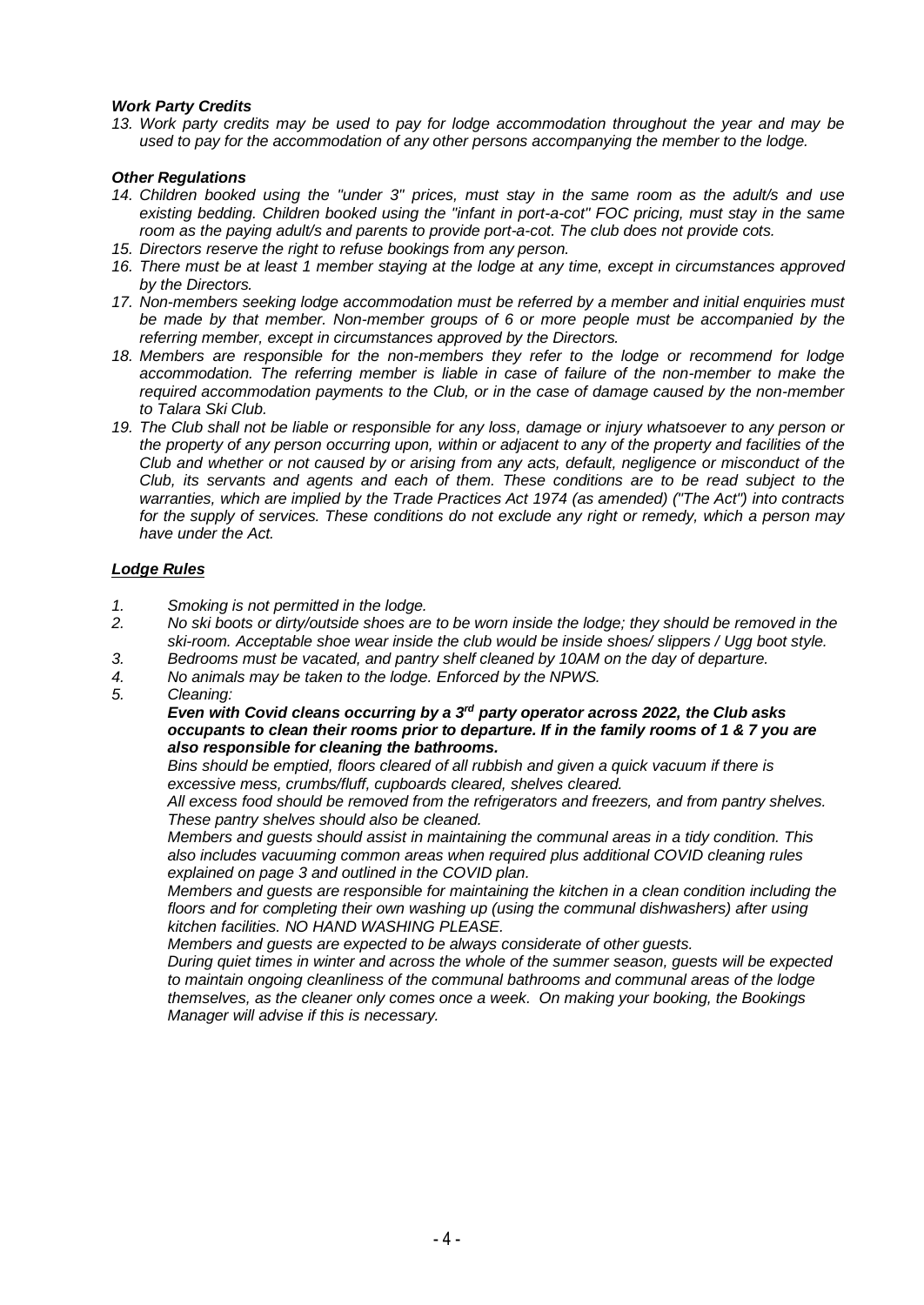### *Thredbo*

*Perched high in the Kosciuszko National Park, Thredbo is famous for its snowy terrain including the longest runs in the country and a great mix of terrain for everyone, then add a village full of parties and events and you have the ideal winter escape.*

*Come summer and Thredbo is just as spectacular, visitors are greeted with lush green trails creating a hikers' and bikers' paradise. Climb Mt Kosciuszko, explore the area on a mountain bike, have a round of golf on Australia's highest course or just simply experience the High Country, Thredbo gives easy access to the endless playground that is the Australian Alps.*

*Established in 1957, it is the only alpine resort in Australia to celebrate over 60 years of business, Thredbo is the essence of alpine Australia. With such a rich history it has created a culture and community unlike any other resort in the country.*

*N.B. Thredbo is in a national park, so please respect the environment and the quidelines of the National Parks & Wildlife Service. A park entrance fee is also payable.*

*The Village includes a supermarket selling all grocery lines, meat and vegetables, restaurants, snack-bars and coffee shops, a newsagent, chemist and souvenir shops, several shops selling ski clothing and a service station. Medical services are available on call. EFTPOS facilities are readily available throughout the village.*

*For more information on Thredbo visit [www.thredbo.com.au.](http://www.thredbo.com.au/)*

#### *Talara Ski Club*

#### *History*

*Talara Ski Club was formed in 1966 and now has 160 members. The lodge was built during 1968-1969, with club members carrying out almost all of the construction work. The first bookings were accepted in August 1969. The lodge is available for members and their guests throughout the year.*

#### *The Lodge*

*Talara Lodge is a 2-storey building, with living areas downstairs (kitchen/ pantry, lounge, dining, laundry, ski-room and drying room) with all bedrooms and bathrooms upstairs. There are three double bedrooms, 2 rooms with twin beds, a bunk room with 4 beds and 2 "family rooms", each of which can accommodate up to 6 persons. The "family rooms" have their own ensuite.*

#### *How to get there*

*Follow the Hume Highway from Sydney then just south of Goulburn take the Federal Highway and travel south to Canberra. This section of the trip is mainly on a divided road. From Canberra follow the signs to the Monaro Highway to Cooma. This road then joins the Kosciuszko Rd that you follow through the town of Berridale and onto Jindabyne. Just past Jindabyne Town Centre take a left onto the Alpine Way to Thredbo. You will go through the National Park Entrance Station, and from there it is only 13km to Thredbo.*

*The Alpine Way, from Jindabyne to Thredbo is kept open throughout the year but it is compulsory for non 4WD vehicles to carry and then fit chains when requested in winter by the relevant authorities. Talara Ski Lodge is located at (Lower) Bobuck Lane (see map). Talara Ski Club has two dedicated car parking spaces. Ample overnight parking is available at Friday Flat just a short walk from the lodge.*

#### *On arrival*

*On arrival register with the Service NSW app. Check your booking receipt for the door lock combination code, and then check the notice board for your room allocation and information concerning the location and operation of essential services. Make yourself known to the Lodge Captain for the period of your stay. You are asked to assist by obeying the lodge rules and the Lodge Captain's decisions if any problem should arise. Please notify the Lodge Captain if any services fail or are not operating correctly. Lodge Captain duties are displayed on the notice board.*

*Members should make themselves familiar with the operation of the essential services and lodge facilities so that they can carry out the duties and accept the responsibility of Lodge Captain if so appointed. A compendium on Talara and Thredbo is located near the stereo.*